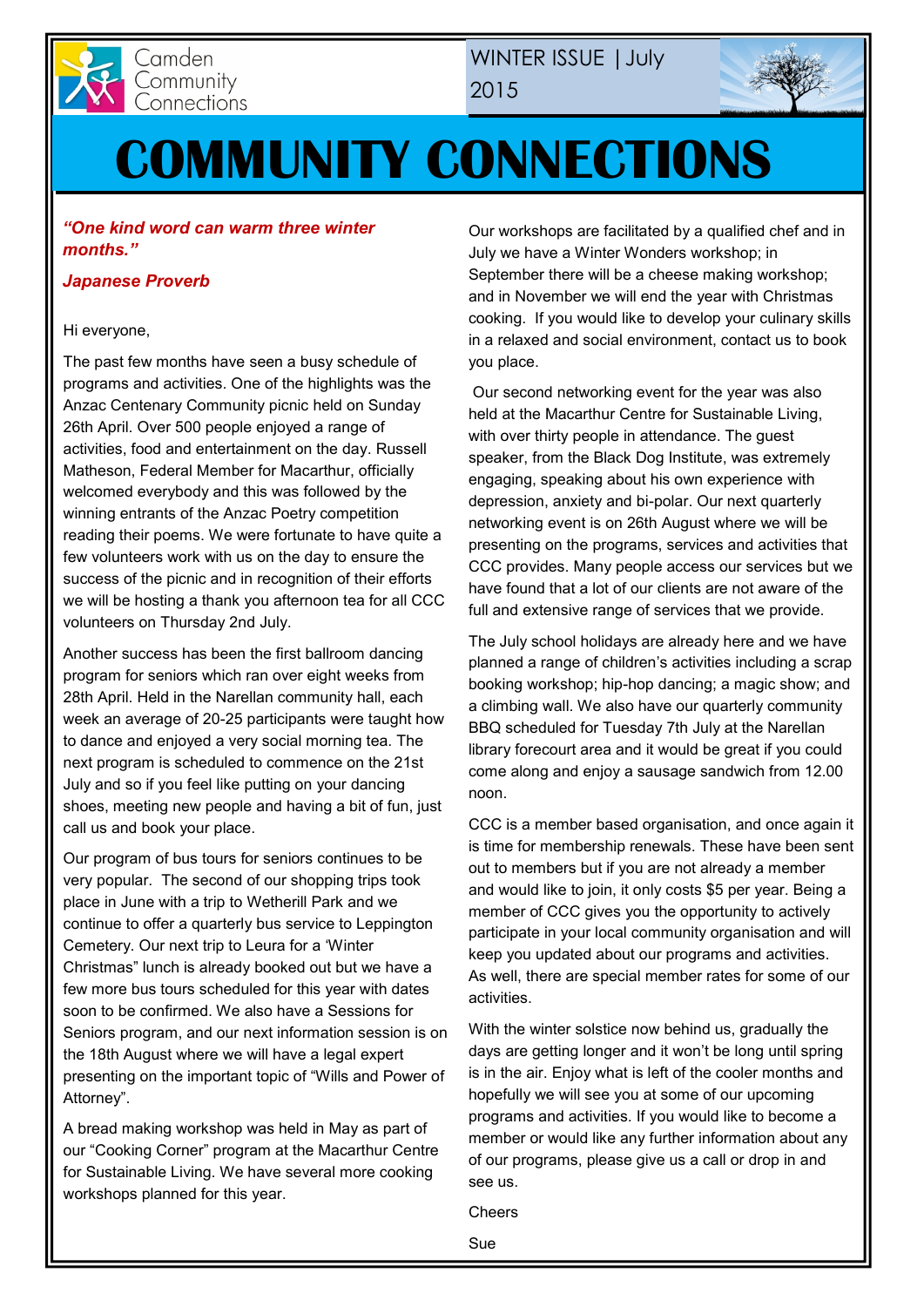# WHAT'S ON

| <b>JULY</b>                                        |                                                                                                         |
|----------------------------------------------------|---------------------------------------------------------------------------------------------------------|
| <b>Kids Club - Scrap Booking workshop</b>          | Wednesday 1st July at Narellan Child Family & Community Centre<br>10am - 12pm                           |
| <b>Kids Club - Magician Show</b>                   | Thursday 2nd July at Steele Avenue, Spring Farm 10am - 12noon                                           |
| <b>Edmondson Park - Bungee Run</b>                 | Thursday 2nd July at Bardia Avenue, Edmondson Park 12noon - 2pm                                         |
| <b>Volunteers Afternoon Tea</b>                    | Thursday 2nd July at Narellan Child Family & Community Centre<br>2pm - 3:30pm                           |
| <b>CCC Quarterly Community BBQ</b>                 | Tuesday 7th July in the Narellan Library Forecourt 12pm - 1:30pm                                        |
| Kids Club - Hip Hop workshop                       | Wednesday 8th July at Narellan Child Family & Community Centre<br>10am - 12pm                           |
| Edmondson Park - Rock climbing                     | Thursday 9th July at Bardia Avenue, Edmondson Park 10am - 12noon                                        |
| 'Find Your Feet' - Ballroom Dancing for<br>Seniors | Every Tuesday from 21st July - 8th September at Narellan Child Family &<br>Community Centre 10am - 12pm |
| <b>Cooking Corner - Winter Wonders</b>             | Tuesday 28th July at the Macarthur Centre for Sustainable Living Mount<br>Annan                         |
| <b>AUGUST</b>                                      |                                                                                                         |

| ________                                                           |                                                                                                              |
|--------------------------------------------------------------------|--------------------------------------------------------------------------------------------------------------|
| <b>Triple P Parenting Program</b>                                  | Thursday 27th August, Thursday 3rd, 10th and 17th of September upstairs<br>in Narellan Library 10am - 12noon |
| <b>Cultural Bus Tour-Leura</b>                                     | Friday 7th August, Departing Narellan library carpark at 10am                                                |
| <b>Edmondson Park - Families &amp; Youth in the</b><br>Park        | Wednesday 12th August at Bardia Avenue, Edmondson Park<br>$4 \text{pm} - 5:30 \text{pm}$                     |
| <b>Healthy Cooking for Families</b>                                | Thursday 6th and 13th of August at the Macarthur Centre for<br>Sustainable Living Mount Annan 10am - 12noon  |
| <b>CCC's Quarterly Networking Event</b><br>'Get to Know us Better' | Wednesday 26th August at the Macarthur Centre for Sustainable Living<br>Mount Annan 4:30 - 6pm               |
| <b>Sessions for Seniors - Wills &amp; Power of</b><br>Attorney     | Tuesday 18th August at Narellan Child Family and Community Centre<br>2pm - 3:30pm                            |

| <b>SEPTEMBER</b>                       |                                                                                                      |
|----------------------------------------|------------------------------------------------------------------------------------------------------|
| <b>Edmondson Park Fathers Day BBQ</b>  | Saturday 5th September at Bardia Avenue, Edmondson Park                                              |
| <b>CCC's Quarterly Community BBQ</b>   | Tuesday 22nd September at Narellan Library Forecourt 12noon - 1:30pm                                 |
| <b>Cooking Corner - Soft Cheese</b>    | Tuesday 29th August at the Macarthur Centre for Sustainable Living<br>Mount Annan 1pm - 3pm          |
| <b>Kids Club - Gymnastics</b>          | Wednesday 23rd September Centre 10am - 12noon (Location TBC)                                         |
| <b>Kids Club - Cooking Workshop</b>    | Wednesday 30th September at the Macarthur Centre for Sustainable<br>Living Mount Annan 10am - 12noon |
| <b>Kids Club - Scare Crow Workshop</b> | Thursday 1st October 10am - 12noon at Bardia Avenue Edmondson Park                                   |
| Kids Club - Kids Workshop              | Thursday 1st of October at Steele Avenue, Spring Farm 10 - 12noon                                    |

| <b>ONGOING</b>  |                                                                                                                                                                                                                                                                                                                                                                                                                                                                                          |
|-----------------|------------------------------------------------------------------------------------------------------------------------------------------------------------------------------------------------------------------------------------------------------------------------------------------------------------------------------------------------------------------------------------------------------------------------------------------------------------------------------------------|
| <b>Children</b> | Bright Eyes Playgroup every Monday @ Narellan Child, Family and Community Centre<br>Playlinks Playgroup every Wednesday @ Curry Reserve, Camden Valley Way<br>Brightstars Playgroup every Thursday @ Narellan Child, Family and Community Centre                                                                                                                                                                                                                                         |
| Youth           | <b>Winter Outreach</b> for young people @ Narellan Child Family and Community Centre (May - September)<br>Case Management and Referral available by appointment                                                                                                                                                                                                                                                                                                                          |
| <b>Seniors</b>  | <b>ACTIVE OVER 50's</b><br><b>Tai Chi</b> 12:30pm - 1:30pm Every Monday @ Narellan Child, Family and Community Centre<br>Tai Chi 10-11am every Tuesday @ Harrington Park<br><b>YOGA</b> 10:30am every Mon @ Phoenix Health Club, Smeaton Grange<br>FITNESS 8:30am every Wed & Fri @ Phoenix Health Club, Smeaton Grange                                                                                                                                                                  |
| <b>Groups</b>   | Camden Just Walk It Walking Group. Every Tuesday @ the Nepean Cycleway<br>Mt Annan Wanderer's Walking for Pleasure Walking Group.<br>Every Friday @ Mt Annan Botanic Garden<br>Macarthur Spinners and Weavers. Every Friday @ Country Women's Association, Camden<br>Polymyalgia Rheumatic Support Group. Monthly                                                                                                                                                                        |
| General         | Leppington Forest Lawn Cemetery Bus Service - Dates Below (Bookings Essential)<br>Monday 2nd March, Monday 1st June, Monday 7th September, Monday 7th December<br>Sydney Water Payment Assistance Scheme (PAS), by appointment only<br>Energy Accounts Payment Assistance Scheme (EAPA) by appointment only<br>Macarthur Legal Centre - Free Legal Advice, 1st Wednesday of every month, by appointment<br>Tax Help Program - Free Tax Help Program at Narellan Library (July - October) |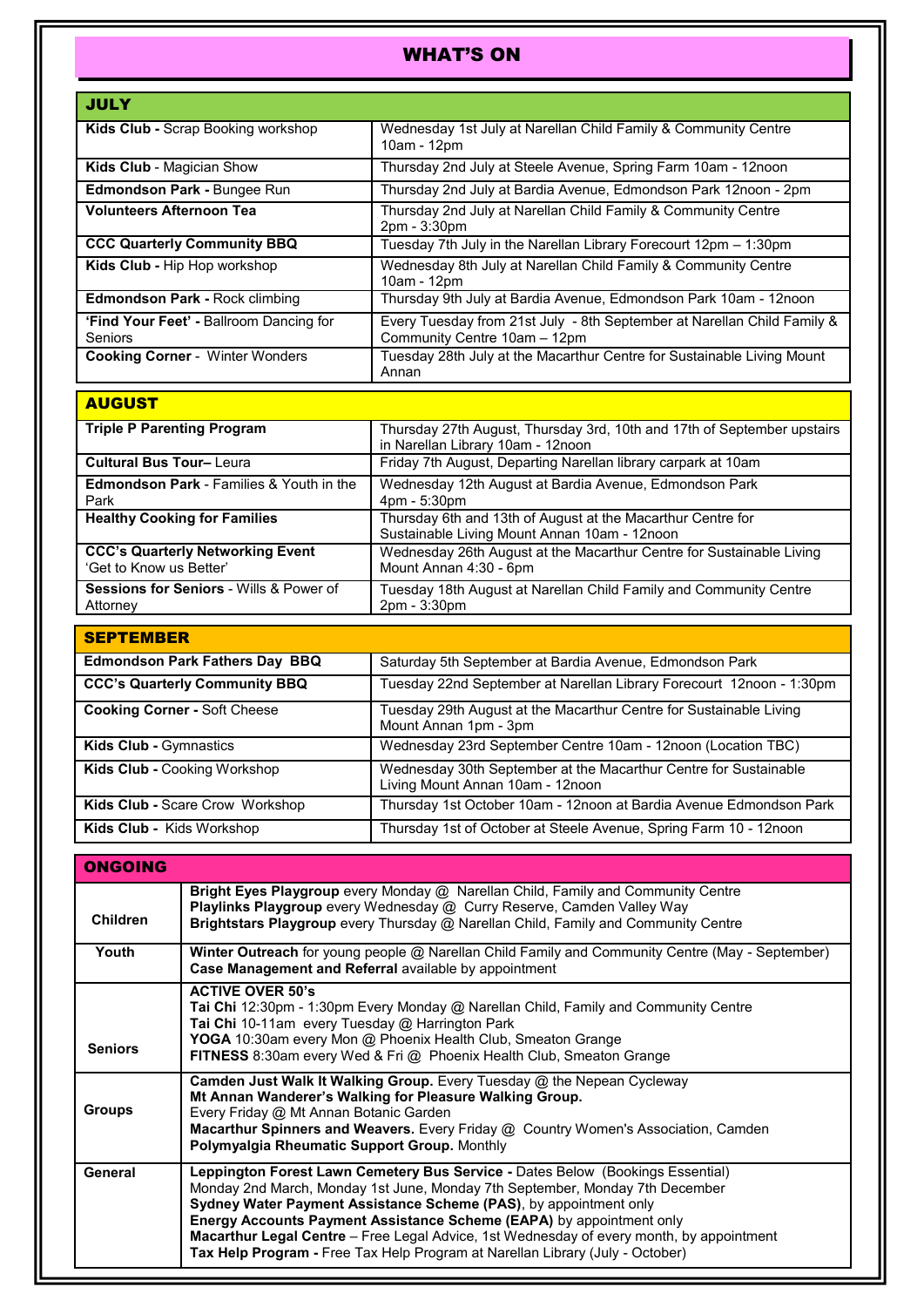## COOKERY CORNER

#### **Chilli Caramel Cashews**

#### **Ingredients**

300g raw cashews

Vegetable oil, to grease

25g butter

60ml (1/4 cup) honey

2 tablespoons water

1 teaspoon salt

1/2 teaspoon smoked paprika

Pinch of chilli powder



#### **Method**

- 1. Brush a baking tray with oil to lightly grease.
- 2. Melt the butter in a medium frying pan over medium heat. Add the honey, water, salt, paprika and chilli powder, and bring to the boil. Add the cashews and cook, stirring, for 5 minutes or until golden.
- 3. Transfer the cashew mixture to the prepared tray. Set aside to cool completely. Tap the cashew mixture gently to separate the cashews. Divide among serving bowls and serve

## CANDID CAMDEN



*Look up …it's a blimp! A familiar sight in our skies in recent weeks.*

ׇ֖֬֕

## OUR TEAM



Sue Robinson Manager





Maria Esma East Village Community Facilitator CCC Youth Worker



Catherine Gonzaga Community Development Worker Family Worker

Narellan Child Family & Community Centre,



Contact us on 4647 1283 or info@camdenconnections.org.au

Mark Jackson Community Development Worker Edmondson Park Community Facilitator